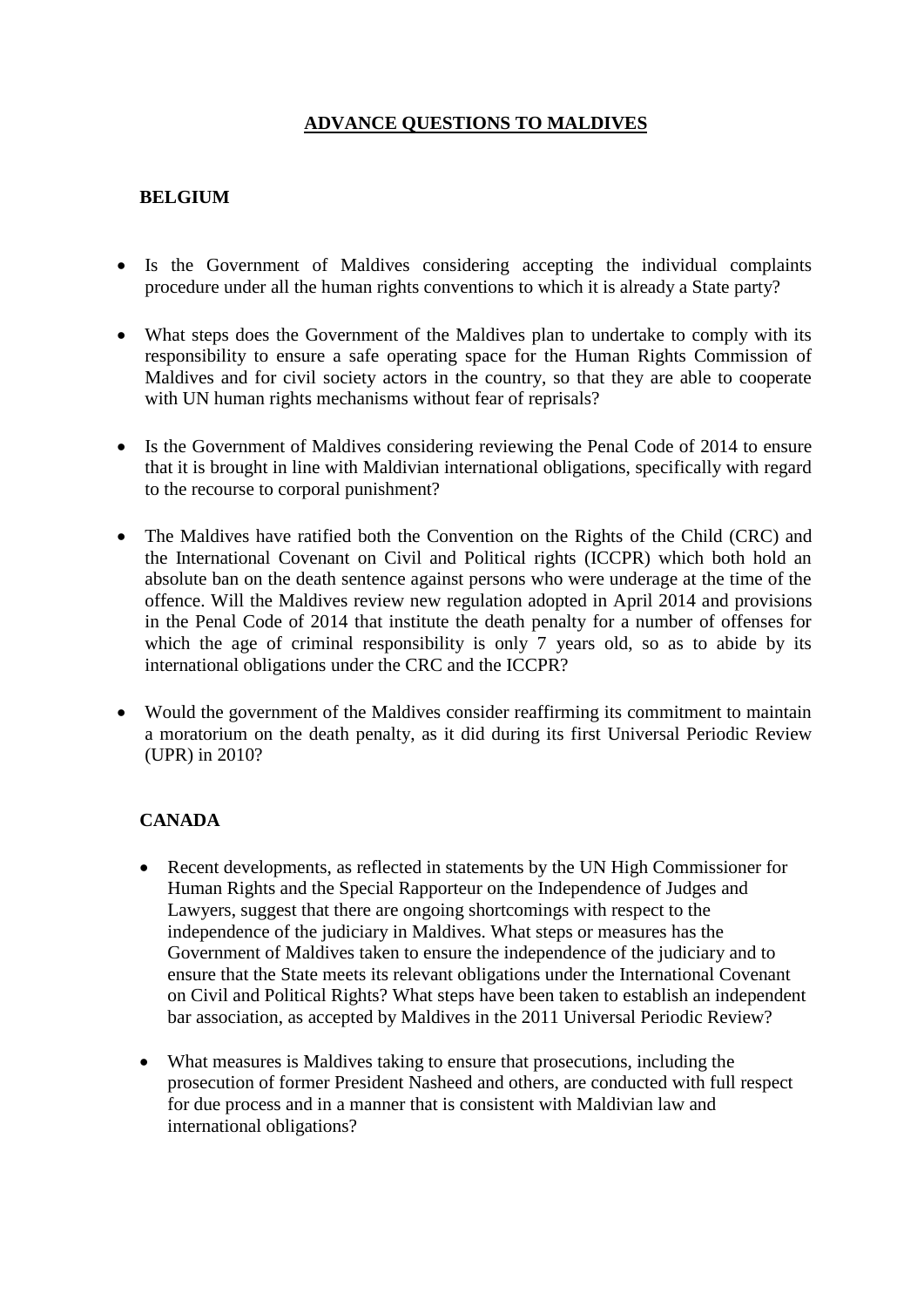We note the recent developments including the continued provision for the death penalty in the new Penal Code and regulations adopted by the Government of Maldives in April 2014 which overturn the 60-year moratorium on the use of capital punishment and allow for children to be sentenced to death and executed once they turn 18 if convicted of intentional murder. Can the Government of Maldives provide an update on its stated commitment to maintaining a moratorium on the death penalty as per the Government of Maldives' response to the Universal Periodic Review 2011 recommendations?

# **GERMANY**

- Germany is concerned about the recent reports of fair trial violations and would like to know about possible long-term solutions the Government of Maldives plans to implement in order to safeguard the judicial independence and the right of fair trial.
- In light of its recommendation in 2011 and the latest attempts at intimidation, Germany wishes to enquire about the steps taken or planned by the Government to secure the work and independence of the Human Rights Commission of the Maldives (HRCM) as guaranteed in the HRCM 2006, in line with the Paris Principles.
- The implementation of the Anti-Human Trafficking Act is hindered by a lack of resources and capacity. Germany would appreciate additional information about the current status of funding of anti-trafficking mechanisms and planned or developed systematic procedures to identify victims and refer them to protective services.

## **NETHERLANDS**

#### **Independence of judges and lawyers**

• Which concrete steps will be taken by the government of the Maldives to implement the recommendations of the Special Rapporteur on the Independence of Judges and Lawyers and to ensure that the concept of separation of powers is fully respected?

#### **Freedom of expression and freedom of association**

 Which measures will the government of the Maldives take to guarantee freedom of expression and media and to address limitations in the existing law governing the operation of civil society organizations?

#### **Sexual violence and Equal Rights for Women**

 Which concrete measures will the government of the Maldives take to eradicate traditional stereotypes of women, especially through educational programmes, and enact legislation on domestic violence and all forms of sexual abuse?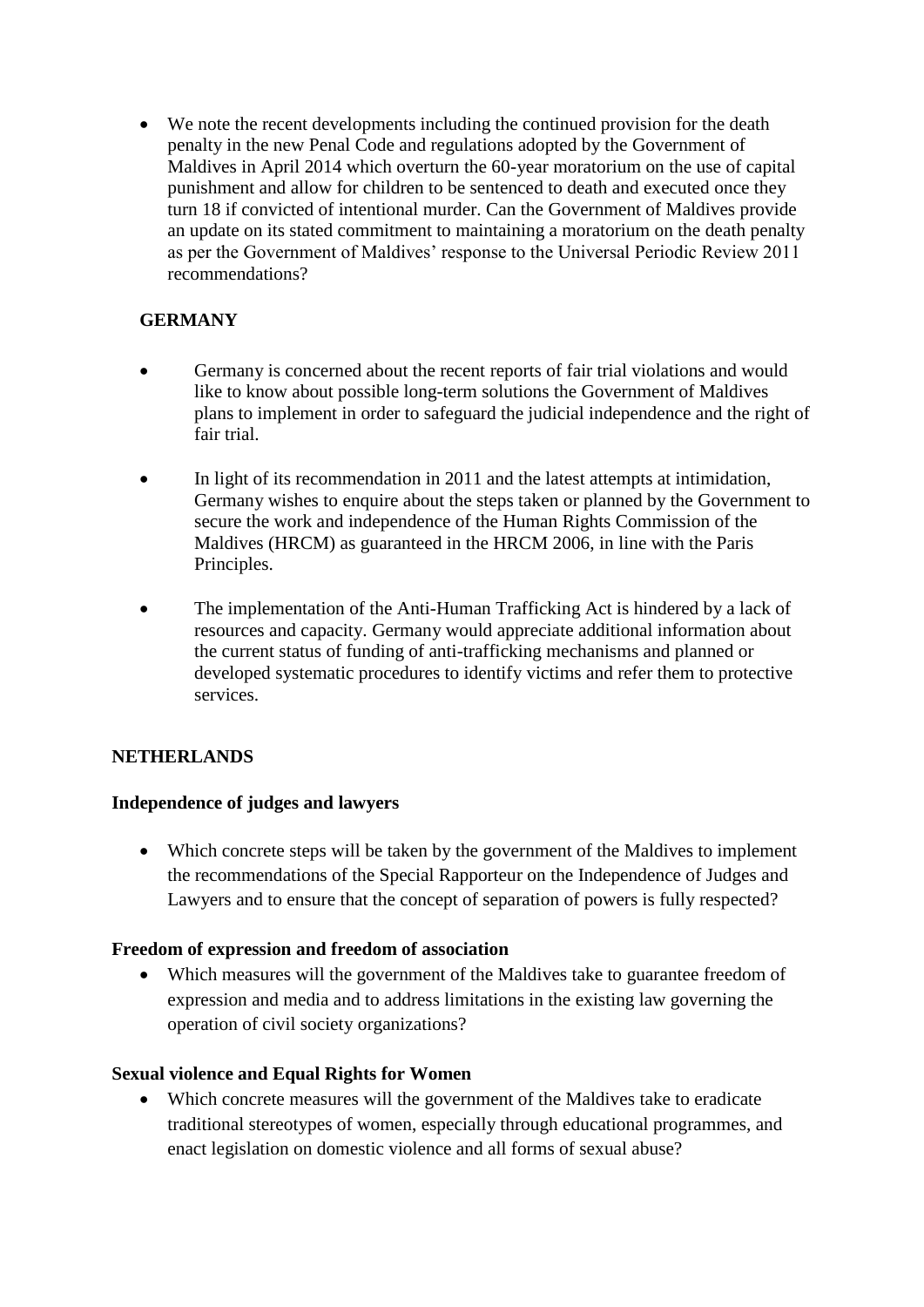## **NORWAY**

- The conviction of former President Mohamed Nasheed for charges under anti-terrorist legislation raises serious questions about due process of law. Why is the government defending the Court's decision to deny President Nasheed proper legal representation when he was indicted as well as adequate and timely access to court documents after the sentencing?
- What active measures will the government take to ensure a safe and enabling environment for human rights defenders and journalists in the Maldives, given recent reports of a deterioration in their situation?
- Given the Maldives' longstanding moratorium on executions, we are concerned by recent developments that could again allow for use of the death penalty. Will the Maldives instead opt to follow the international trend and take a proactive stance to abolish the death penalty in law, and ratify the Second Optional Protocol to the ICCPR?

## **SLOVENIA**

- In respect of recommendation no. 15 of its first cycle review, the government of the Maldives agreed to remove its reservations from paragraphs 1a, 1b, 1e, 1g, 1h and 2 of article 16 of CEDAW, and to begin consultations regarding the possible removal of the reservation under article 14 of the CRC. What steps have been taken in this regard?
- What is the government doing to prevent and sanction the promotion of gender-based discrimination by senior political figures and religious leaders, to dispel gender stereotypes, and to prevent underage and out-of-court marriages?
- We took good note of the government's stated commitment to maintain the moratorium on the use of the capital punishment, but are concerned that some new regulations foresee the death penalty even for minors, and that the President's power to commute death sentences to life in prison has been removed. In light of this, how will the government ensure that a moratorium on the death penalty is maintained in practice?
- While welcoming the adoption of the Domestic Violence Prevention Act, we would be interested to hear about what is being done to ensure its enforcement amidst reports of a lack of sensitivity towards domestic violence on the side of law enforcement and judiciary.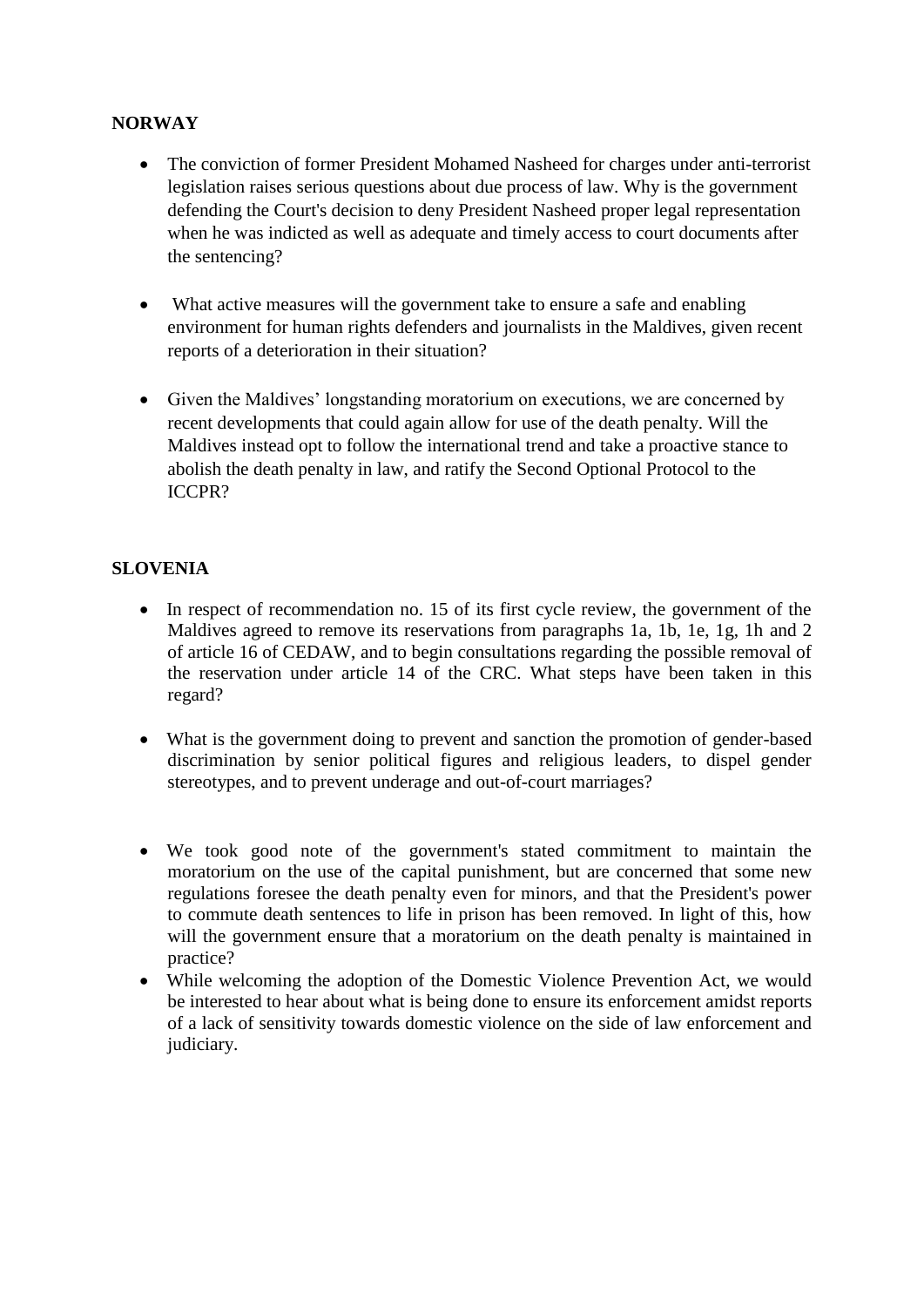#### **SWEDEN**

- Could the Republic of Maldives elaborate on the measures it is taking to eliminate violence and discrimination against women, specifically what measures it is taking to ensure the full incorporation of the Convention into its legal system?
- Could the Government of the Maldives elaborate on measures it is taking to ensure the full enjoyment of the right to fair trial and due process, as established in the Declaration of Human Rights, as well as the International Covenant on Civil and Political Rights, which the Republic of Maldives has ratified?
- Could the government further elaborate on what measures it is prepared to take to address the recommendations in the 2013 report of the Special Rapporteur on the Independence of Judges and Lawyers?

## **SWITZERLAND**

- Which measures are being taken by the government of the Maldives to put a moratorium on the imposition of flogging sentences for consensual sexual relations outside marriage, as well as to decriminalize consensual sexual relations outside marriage and abolish the imposition of flogging sentences, as recommended by CEDAW in its Concluding Observations? (CEDAW/C/MDV/CO/4-5, para. 45 (a), 6 March 2015) [See also Amnesty International Report in unofficial documents]
- What steps is the government of Maldives taking in order to fully implement the laws criminalizing female genital mutilation and to bring perpetrators to justice ? (cf para.21 (b) CEDAW COBs)

#### **UNITED KINGDOM OF GREAT BRITAIN AND NORTHERN IRELAND**

- What measures are being taken to protect the rights and ensure the safety of civil society activists and members of the media, including actions taken against death threats, and how will the situation be monitored?
- What action is being taken to ensure the fair and equal administration of justice in Maldives, including to prevent detention without charge or trial, and to guarantee judicial independence?
- What measures have the government taken to eliminate discrimination against migrant workers, including in their right to follow a religion of their choice?
- What measures are being taken to ensure the equal participation of women in Maldivian society, especially in regards to their participation in government institutions and public office?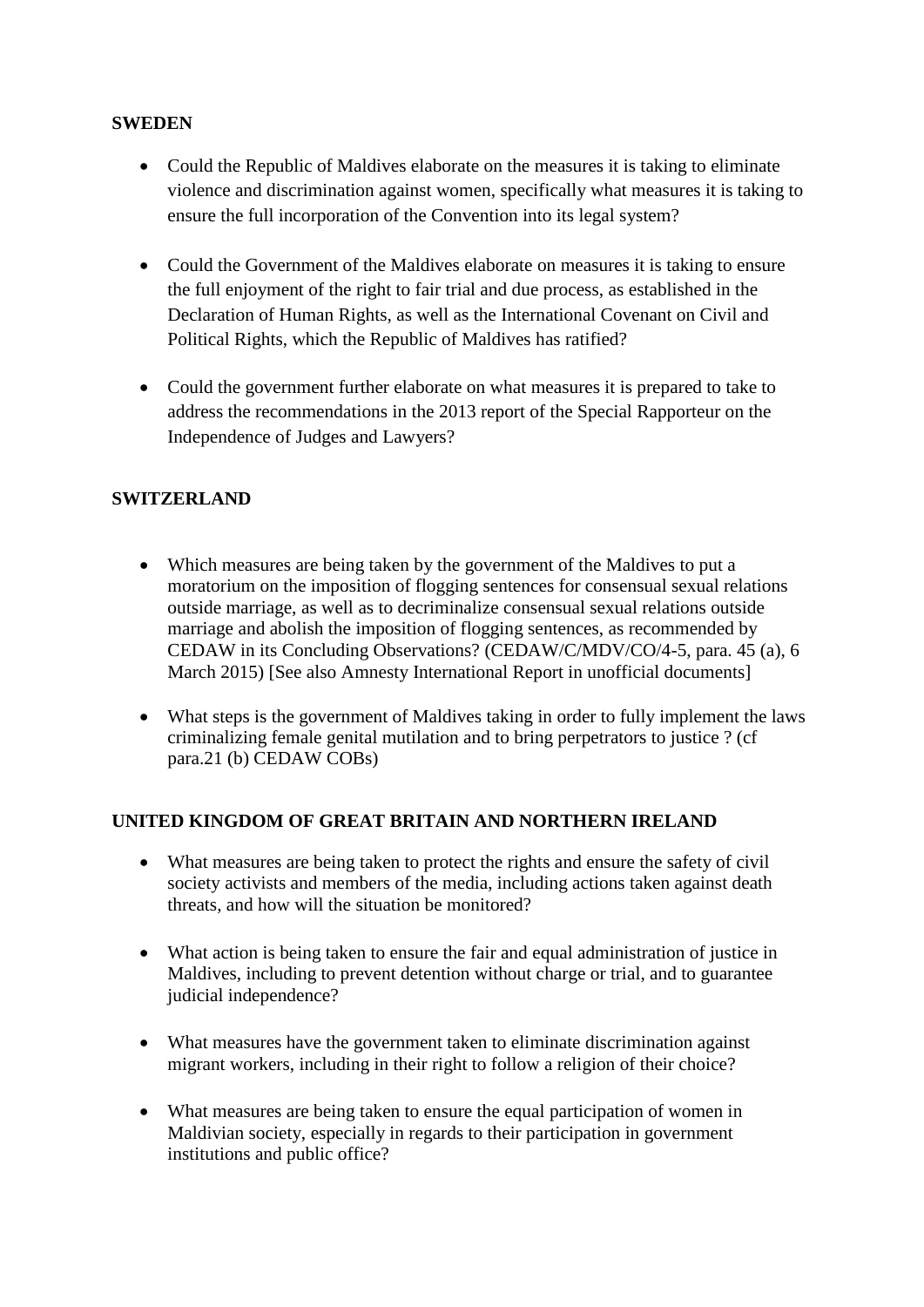What measures are being taken to protect children from sexual exploitation, drugs and to prevent them from joining gangs?

#### **UNITED STATES OF AMERICA**

- What is the Government of Maldives doing to create an environment where civil society and political opposition can operate freely and independently without fear of intimidation, harassment, or arrest? How does Maldives plan to adhere to its obligations as a party to the *International Covenant on Civil and Political Rights* in conducting trials of senior political figures?
- The media environment in Maldives has steadily deteriorated in the past few vears and we remain concerned about the operating environment for journalists, particularly those who challenge government policies. What steps is the government taking to ensure that journalist and media outlets are able to report freely without fear of retribution? What measures will the government take to address threats and intimidation against journalists and civil society activists to ensure their safety?
- What reforms are currently being undertaken by the government to address problems in the judiciary? In particular, how is the government responding to UN Special Rapporteur on the Independence of Judges and Lawyers, Gabriela Knaul's recommendations to revise the composition and functioning of the Judicial Service Commission? What steps is the Government of Maldives taking to strengthen the impartiality and independence of the Judicial Services Commission?
- Will the Government of Maldives extend invitations to relevant UN Special Procedures mandate holders, particularly the Special Rapporteurs on the situation of human rights defenders, on the right to freedom of opinion and expression, as well as on the right to freedom of peaceful assembly and of association?
- Does the Government of Maldives guarantee the independence of the Human Rights Commission of Maldives to carry out its work free from political interference or any intimidation by the authorities? What steps is the government taking to ensure that all relevant stakeholders can participate freely in the Universal Periodic Review process?
- What is the government's position on protecting the human rights of lesbian, gay, bisexual and transgender (LGBT) persons? What steps has the government taken to promote further inclusion and address discrimination and violence against LGBT persons?
- During its last Universal Periodic Review, Maldives accepted recommendations from 16 countries regarding the lack of religious freedom. We are concerned that Maldivian law still requires individuals to be Sunni Muslim as a prerequisite for